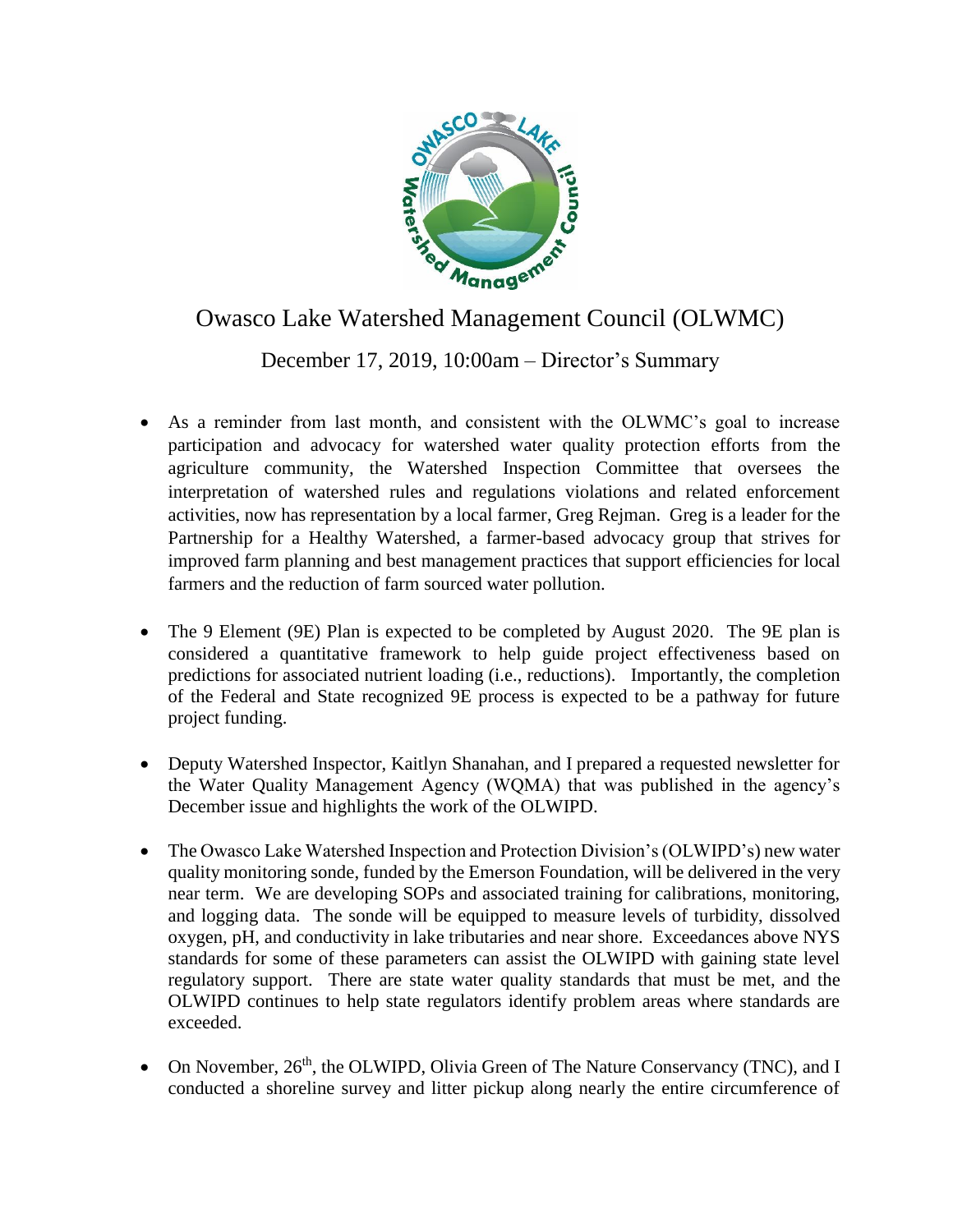Owasco Lake. Prominent findings will be discussed during the OLWMC's December Inspection Summary. Such a survey will be improved in the future with the use of the water quality sonde and the ability to gather more objective and quantitative data.

- We are looking to partner with the Owasco Watershed Lake Association (OWLA) on proposed 2020 watershed pollutant source monitoring projects. OWLA has submitted proposals for new foundation funding for this important work, and OWLA's collaboration with the OLWIPD, using the Division's WQ sonde, will offer important monitoring data for identifying watershed pollutant sources in 2020.
- The Federal government has only recently completed the OLWMC's registration needs for grant.gov (not to be confused with grants gateway the Council is already registered with). Therefore, we were not meet an anticipated proposal deadline for an EPA Pollutant Source abatement grant for controlling HABs. Nevertheless, the completion of our registration now positions the OLWMC for future grant opportunities through Federal Government. Further, partnering consultants continue to remain eager to help develop narrative content for future rounds of funding, and I am eager to continue to position the OLWMC so we are prepared.
- Acknowledging the dependency between the occurrences of HABs for receiving water bodies and watersheds with relatively low forested land areas, indicated by the research of by Dr. David Matthews of the Upstate Freshwater Institute, I am now targeting a National Fish and Wildlife Foundation (NFWF) grant for forestry initiatives in the Town of Owasco, partnering with Urban Forester Dr. Walt Aikman. The grant is called the Urban Waters Restoration Grant Program. Dr. Aikman has made great headway gaining credentials for the Town that will make it increasingly eligible for new funding sources within the urban forestry category. I encourage our other watershed municipality representatives to work through the 'Tree City USA" credential to prepare them for future funding initiatives where that credential is important.
- I'm developing a partnership with Senator Schumer's Office, through representative Joe Nehme. City of Auburn Councilor Jimmy Giannettino identified the potential relationship at an OLWMC presentation given to representatives at the City of Auburn last month. Senator Schumer made a public announcement requesting for Army Corps of Engineering assistance with the HABs problem. I am offering my assistance to the Senator's office to elicit assistance from the Army Corps, and I will request the Senator advocate for more HABs mitigation related funding opportunities.
- The U.S. House of Representatives very recently passed the Coastal and Great Lakes Community Enhancement Act**,** bipartisan legislation which includes two key provisions to address harmful algal blooms and water levels along Lake Ontario.
- Cayuga County, the City of Auburn, and I were approached by a post-doc, Brandon Wong, from University of Michigan who is funded for a two-year pilot program with 50 real-time (and communicating) level sensors for estimating flow; he would like to work with our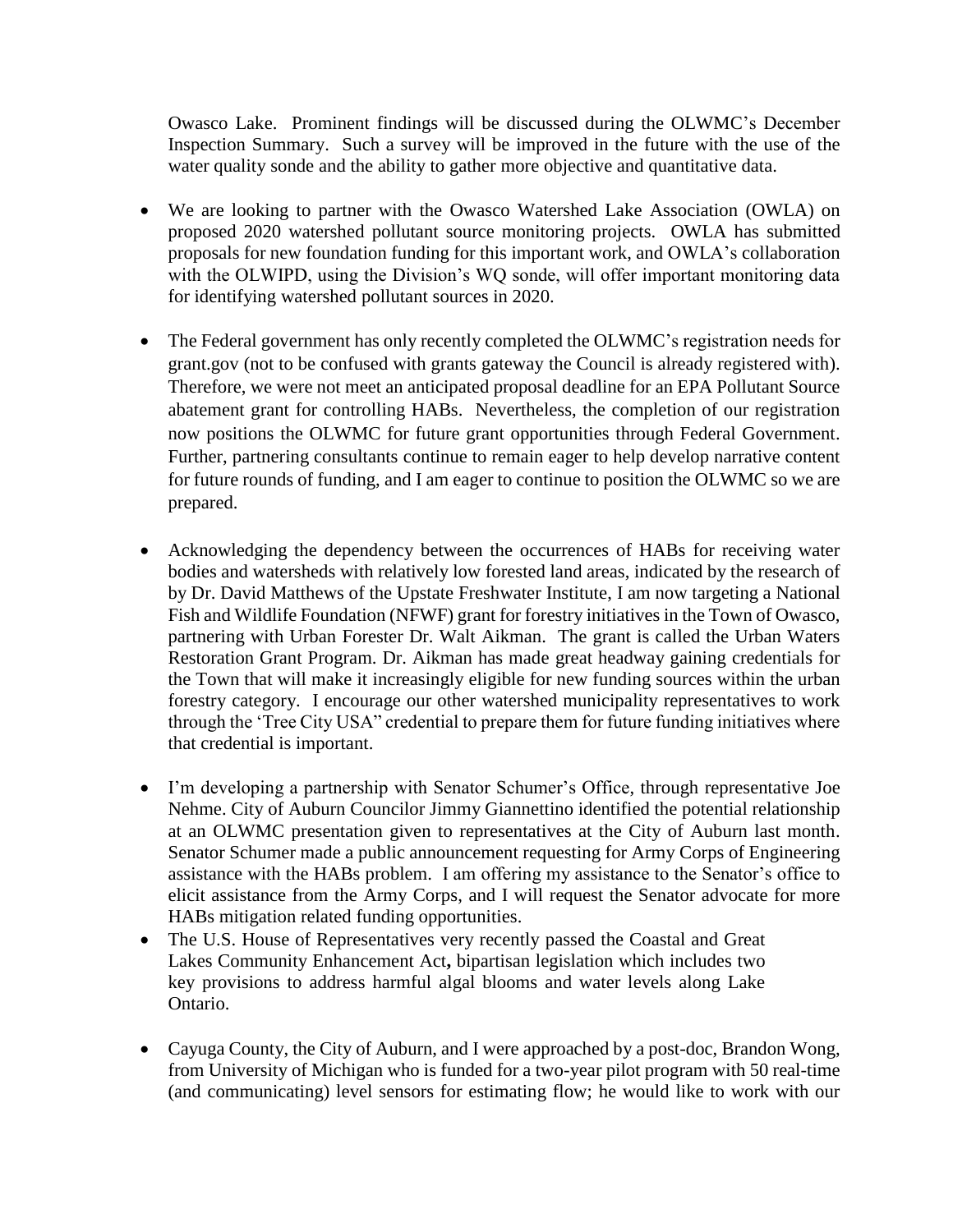group. We are working with partners identify gaps in watershed flow data used for nutrient loading estimates to improve those estimates with new monitoring data we hope to provide through collaboration with Mr. Wong.

- As I reported earlier this year, the NYSDEC modified their consumption guidelines for Owasco Lake - and recommended "do not eat" for Owasco Lake Walleye (and Smallmouth Bass). An article in Ecotoxicology (©Springer Science), by Razavi et. al was recently published and indicating Walleye (Sander vitreus) tested from Owasco Lake exceeded New York State Department of Health consumption guidelines (1000 ng/g ww). Findings from this study suggest Hg dynamics in the Finger Lakes require consideration of fish age, growth rates, and food web structure to accurately predict fish Hg concentrations among lakes.
- The New York State Department of Environmental Conservation (NYSDEC) offered a response letter to a concerned citizen on the Governor's behalf, dated November 1<sup>st</sup>. The letter detailed the assistance the State has provided, as follows:

*"Thank you for your letter to Governor Cuomo. The Governor asked our office to respond to your concerns regarding water quality in Owasco Lake. Through Governor Cuomo's recent Harmful Algal Bloom (HAB) initiative, there has been an intense focus on the Finger Lakes region, including Owasco Lake. I would like to provide you with background information about DEC's programs and efforts within the Owasco Lake watershed to assure you that DEC and our federal, state and local partners are working diligently to protect Owasco Lake's water quality. Action in the Owasco Lake Watershed over the past 3 years, local partners with technical assistance from DEC and NYS Department of State funding are developing a 9 Element Watershed Management Plan for Owasco Lake. Refer to the DEC website for additional information on 9E plans http://www.dec.ny.gov/chemical/103264.html. The 9E plan for Owasco Lake will help appropriately identify and quantify sources of pollutants, determine the water quality goal(s) or target(s) and the pollutant reductions needed to meet the goal, and describe the actions (best management practices) needed to achieve the reductions that will improve water quality. Importantly, 9E Plans are developed by people who live and work within the watershed with support from local and state agencies. Concurrently, the Governor's new Harmful Algal Blooms (HABs) initiative directs over \$65 million to aggressively combat harmful algal blooms threatening drinking water quality and the recreational use of lakes essential to upstate tourism. The State's Water Quality Rapid Response Team convened four regional HAB summits across the state, bringing together scientific experts, government officials, the agricultural community, nonfor-profits and local stakeholders to develop tailored HABs Action Plans. These action plans identify contributing factors fueling algal blooms, pollution reduction strategies, and new monitoring and treatment technologies. The action plans developed for each waterbody will be used to guide the development and implementation of priority projects, including new monitoring and treatment technologies.*

*The action plans were completed in May of 2018, the Owasco HABs Action Plan can be found on the DEC website [https://www.dec.ny.gov/chemical/113733.html.](https://www.dec.ny.gov/chemical/113733.html) Moreover, the Governor's initiative includes significant research and projects to test advanced real-time monitoring technologies, innovative treatments, developing significant partnerships and expanding*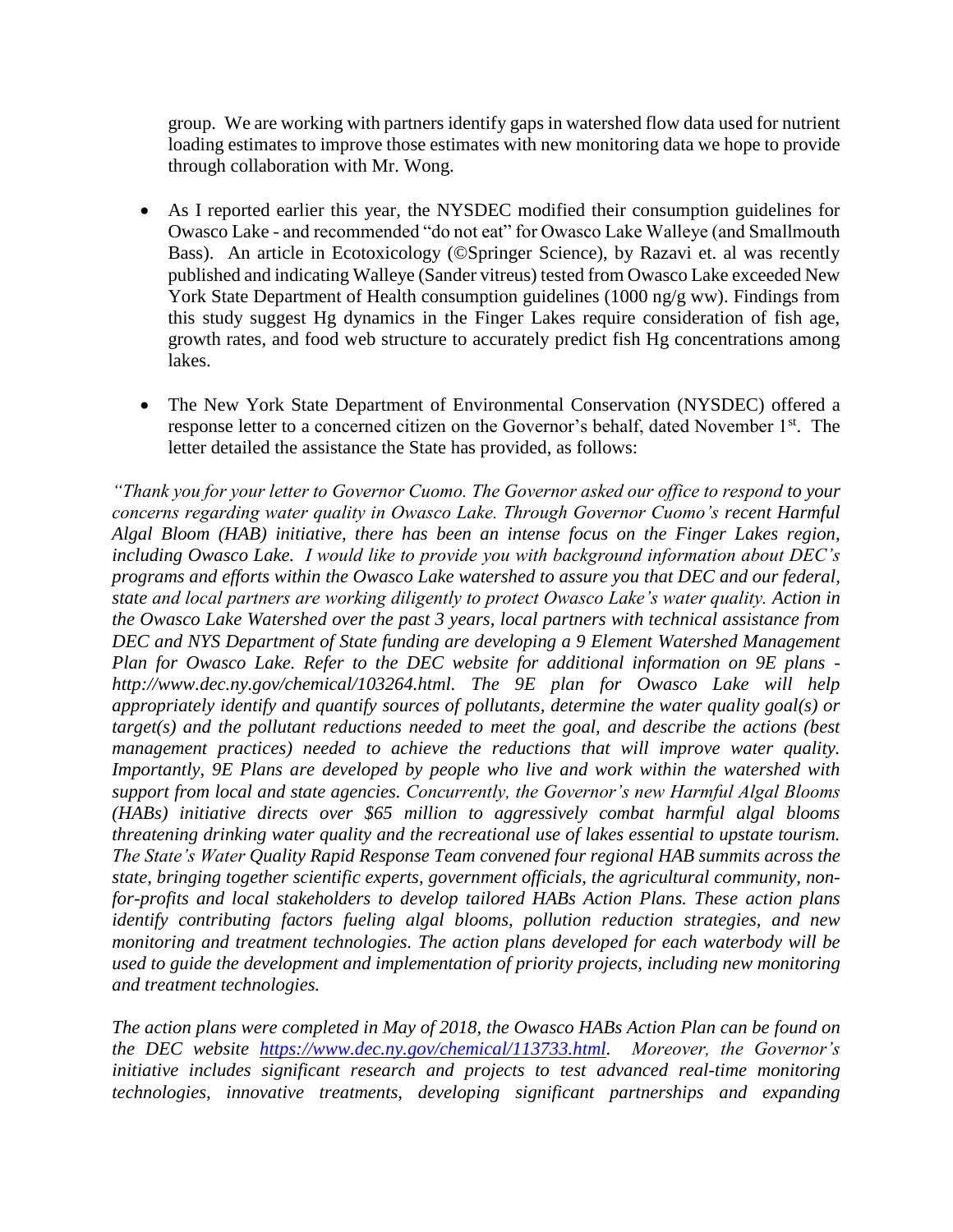*collaborative efforts as we continue to combat this emerging threat of HABs. The DEC is partnering with the United States Geological Survey (USGS) to implement an advance HABs monitoring pilot project on three Finger Lakes, including Owasco Lake, to gain a better understanding of environmental factors associated with HABs development and occurrences. The advanced monitoring buoy on Owasco Lake has been installed and the live – real time data can be viewed at https://ny.water.usgs.gov/maps/habs/. The findings from these programs will improve bloom reporting and mitigation throughout the state. The Governor's HABs initiative will provide the additional research needed to better understand what is causing blooms and determine the most appropriate strategies to mitigate and protect the public from the impacts of these blooms for all NYS waterbodies. As stated previously in the Anthony Prestigiacomo email to you regarding the NYS funding and staff resource commitments to the Owasco Lake Watershed - the recent and existing resource allocations to Owasco Lake and the watershed, both through the Governor's recent initiative and existing funding mechanisms have been substantial. Some of the recent \$6.4+ million in NYS funding that has been directed toward projects and programs specifically in the Owasco Lake Watershed include:*

*• \$600,000 to Study and Implement Safeguards to Owasco Lake Watershed, which includes about \$100,000 for enhanced water quality studies and more than \$400,000 for pollution mitigation measures.*

*• \$86,000 from the NYS Environmental Protection Fund (EPF) to support the expansion of the Citizens Statewide Lake Assessment Program (CSLAP) into the 11 Finger Lakes, to facilitate standardized long-term water quality data collection across the Finger Lakes region through a collaboration between DEC, the NY Federation of Lake Associations, OWLA, Upstate Freshwater Institute, and SUNY ESF.*

*• Creation of Finger Lakes Water Hub in 2017, which includes four new DEC water resources staff (two Research Scientists, a Watershed Coordinator, and Supervising Scientist).*

*• \$20,000 from NYS EPF to collaborate with SUNY ESF to provide student intern opportunities in conjunction with the new Finger Lakes Water Hub in Syracuse.*

*• \$200,000 for Dutch Hollow Brook Watershed BMP Implementation project.*

*• \$150,000 (\$75k each to City of Auburn and Town of Owasco) to evaluate treatment alternatives and recommend preferred short and long term approach to ensure safe drinking water to communities.*

*• \$2,000,000 to implement upgrades to drinking water systems in Auburn and Owasco.*

*• \$712,500 for Owasco Flats Wetland Restoration and Riparian Buffers Initiative provides Cayuga County a Green Innovation Grant (NYS EFC) for the construction and restoration of wetlands, floodplains and riparian buffers in Moravia NY.*

*• \$88,360 per year allocated through FLLOWPA to Cayuga, Onondaga, and Cortland Counties (all Finger Lakes and Lake Ontario Counties) to implement projects focused on watershed protection.*

*• \$75,000 to City of Auburn Owasco Flats Land Acquisition for Source Water Protection Project, will acquire an approximately 152‐acre parcel immediately*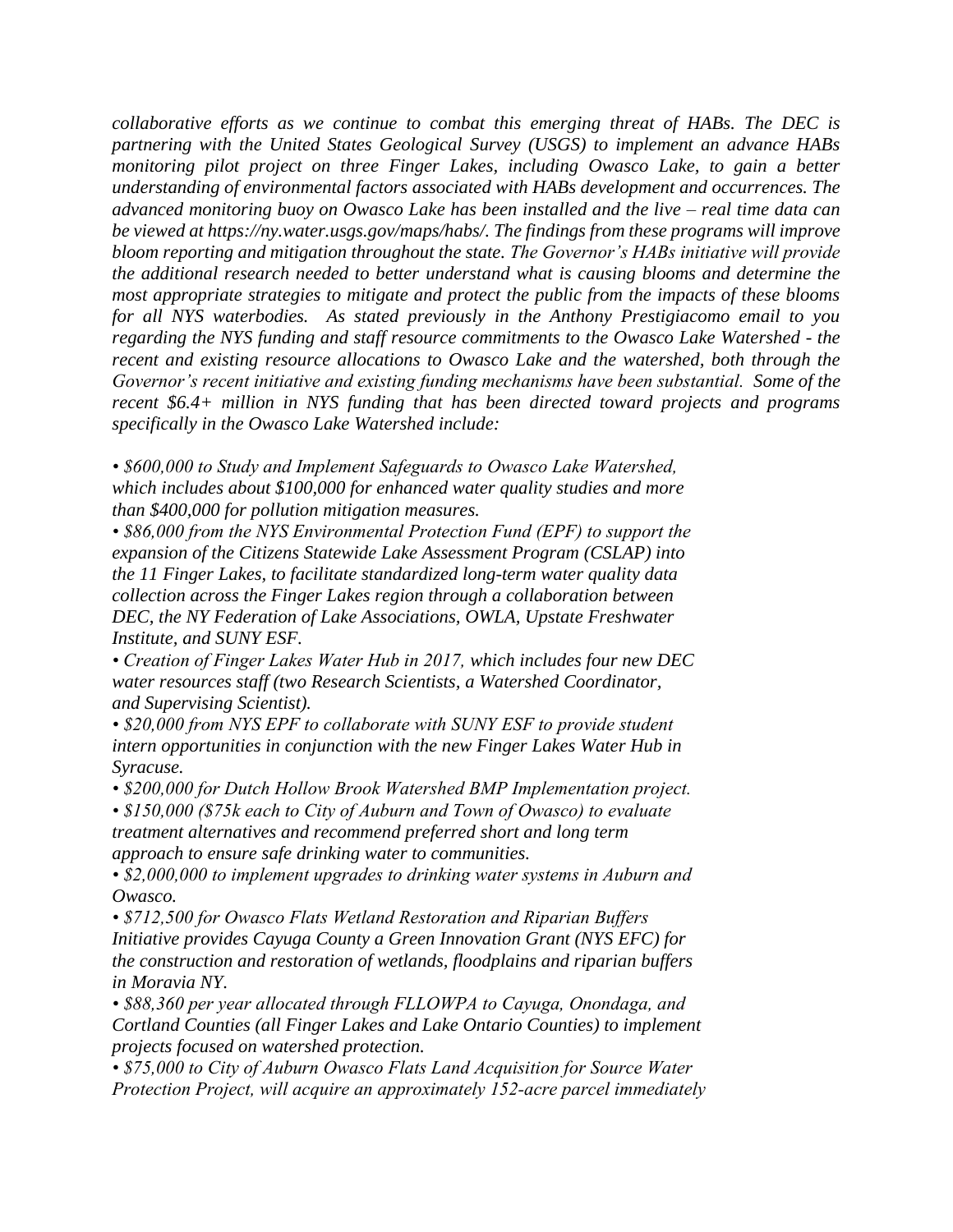*adjacent to Owasco Lake and Inlet.*

*• \$380,000 for Cayuga County Stream Corridor Enhancement and Restoration, the Cayuga County Soil & Water Conservation District (SWCD) will protect, stabilize and revegetate 4,000 feet of highly erodible streambank throughout Cayuga County.*

*• \$280,000 to Cayuga Co. SWCD Owasco Lake Streambank and Riparian Buffer Restoration Project will construct toe wood streambank protection structures along streambanks in the Town of Locke and Town of Moravia. • \$300,000 to Cayuga Co. SWCD Cayuga County Erosion Control - construct retention basins, rock lined waterways, and road / culvert crossings that will handle the intense storms that have affected the villages and towns of Cayuga County, providing relief and stabilization to areas "in need." • \$1,124,069 to the Nature Conservancy, Owasco Lake Source Water Protection will purchase up to six parcels in the Owasco Lake watershed for protection and potential restoration of riparian buffers and wetlands. • \$467,770 for the Cayuga Co. SWCD Owasco Lake Watershed Streambank and Shoreline Repair Project will re‐stabilize a combined length of approximately 3,000 feet of severely eroded Owasco Lake shoreline and streambank segments throughout the watershed.*

*Please note, this partial funding list does not include the substantial NYS Department of Agriculture and Markets (DAM) funding to the Cayuga County Soil & Water Conservation District for implementation of the Agricultural Environmental Management (AEM) program and the implementation of numerous Agricultural BMPs on local farms. The HABs Action Plan, Advanced Monitoring & Research, the 9 Element Plan and Best Management Practice Implementation will be critical parts of the solution in Owasco Lake. The Finger Lakes HABs occurrences are scientifically complicated and we need to ensure that we gain the necessary understanding of the various complex environmental processes occurring in the Lake and watershed. DEC is committed to ensuring this effort for the protection of Owasco Lake. The DEC greatly appreciates your continued interest in these environmental issues and in Owasco Lake water quality. We will continue moving forward to address the water quality concerns in Owasco Lake. We look forward to working with you and all the area stakeholders to protect these waters."*

• 2.3 Million Dollars were awarded this year to Cayuga County SWCD through Non-point source Abatement Control Program for implementing 5,000 acres of cover crops and nutrient leachate recovery. Specifically, future projects in that County include:

*1. \$238,780 was awarded to the Cayuga County Soil and Water Conservation District to work with one farm in the Cayuga Lake Watershed. This project will:*

*• Implement total silage leachate collection to protect surface and groundwater resources*

*• Demonstrate the success of Agricultural Environmental Management (AEM) planning and best management practice implementation to other area farms*

*• Reduce nutrient loading into the Cayuga Lake Watershed*